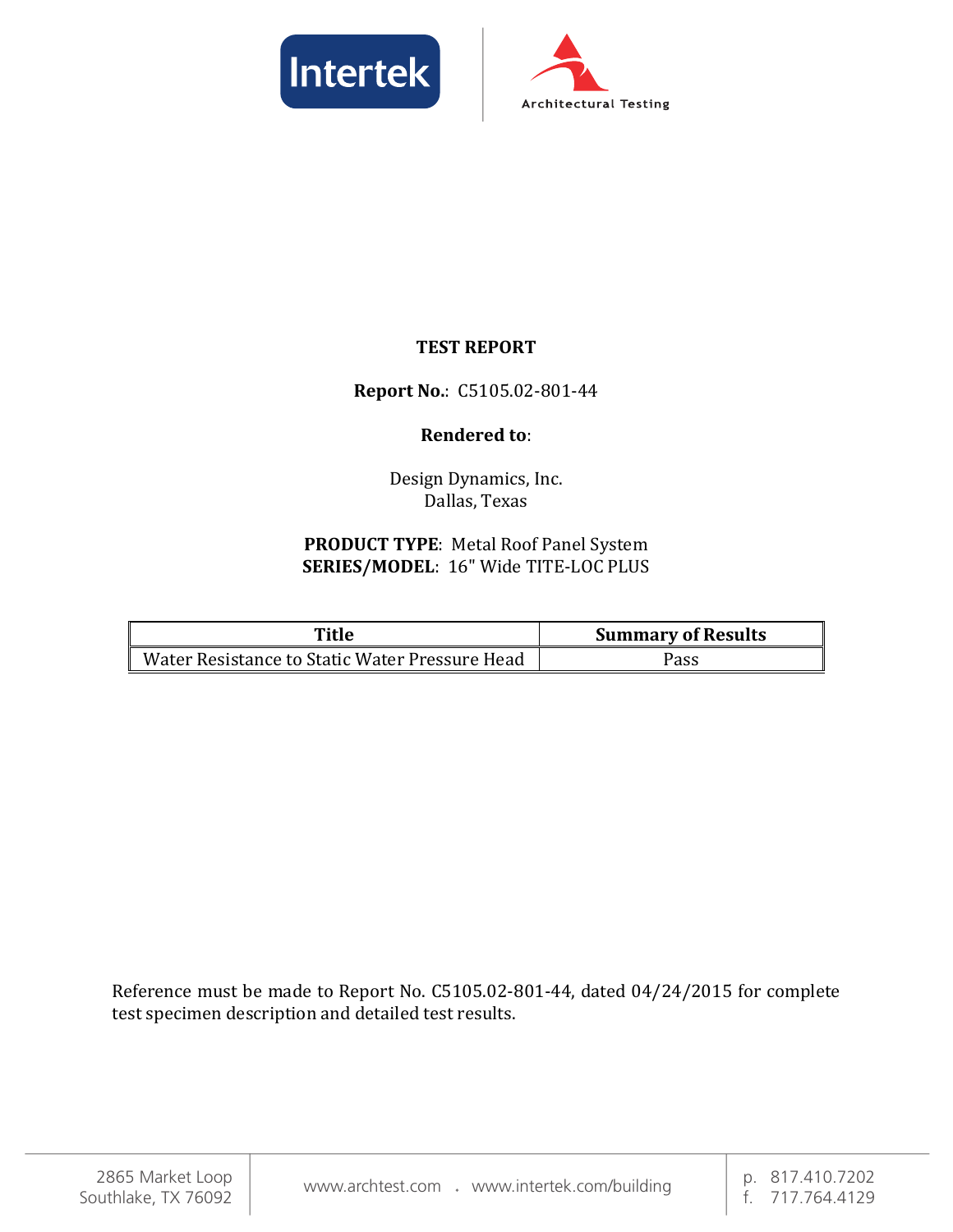



| 1.0 Report Issued To: | Design Dynamics, Inc.<br>17772 Preston Road<br>Dallas, Texas 75252                            |
|-----------------------|-----------------------------------------------------------------------------------------------|
| 2.0 Test Laboratory:  | Architectural Testing, Inc.<br>2865 Market Loop<br>Southlake, Texas 76092<br>$(817)$ 410-7202 |

#### **3.0 Project Summary**:

- **3.1 Product Type**: Metal Roof Panel System
- **3.2 Series/Model**: 16" Wide TITE-LOC PLUS
- **3.3 Compliance Statement**: Architectural Testing, Inc. was contracted by Design Dynamics, Inc. to perform testing on a Series/Model 16" Wide TITE-LOC PLUS roof panel system mockup at the Architectural Testing, Inc. test facility in Southlake, TX. Test specimen description and results are reported herein. The sample was provided by the client.
- **3.4 Test Date**: 04/10/2015
- **3.5 Test Record Retention End Date**: All test records for this report will be retained until April 10, 2019.
- **3.6 Test Location**: Architectural Testing, Inc. test facility in Southlake, Texas.
- **3.7 Test Sample Source**: The test specimen was provided by the client. Representative samples of the test specimen will be retained by Architectural Testing for a minimum of four years from the test completion date.
- **3.8 Drawing Reference**: The test specimen drawings have been reviewed by Architectural Testing and are representative of the test specimen(s) reported herein. Test specimen construction was verified by Architectural Testing per the drawings located in Appendix A. Any deviations are documented herein or on the drawings.
- **3.9 List of Official Observers**:

Name Company

Tom Shingler Design Dynamics, Inc. Allen Kipp **Architectural Testing, Inc.**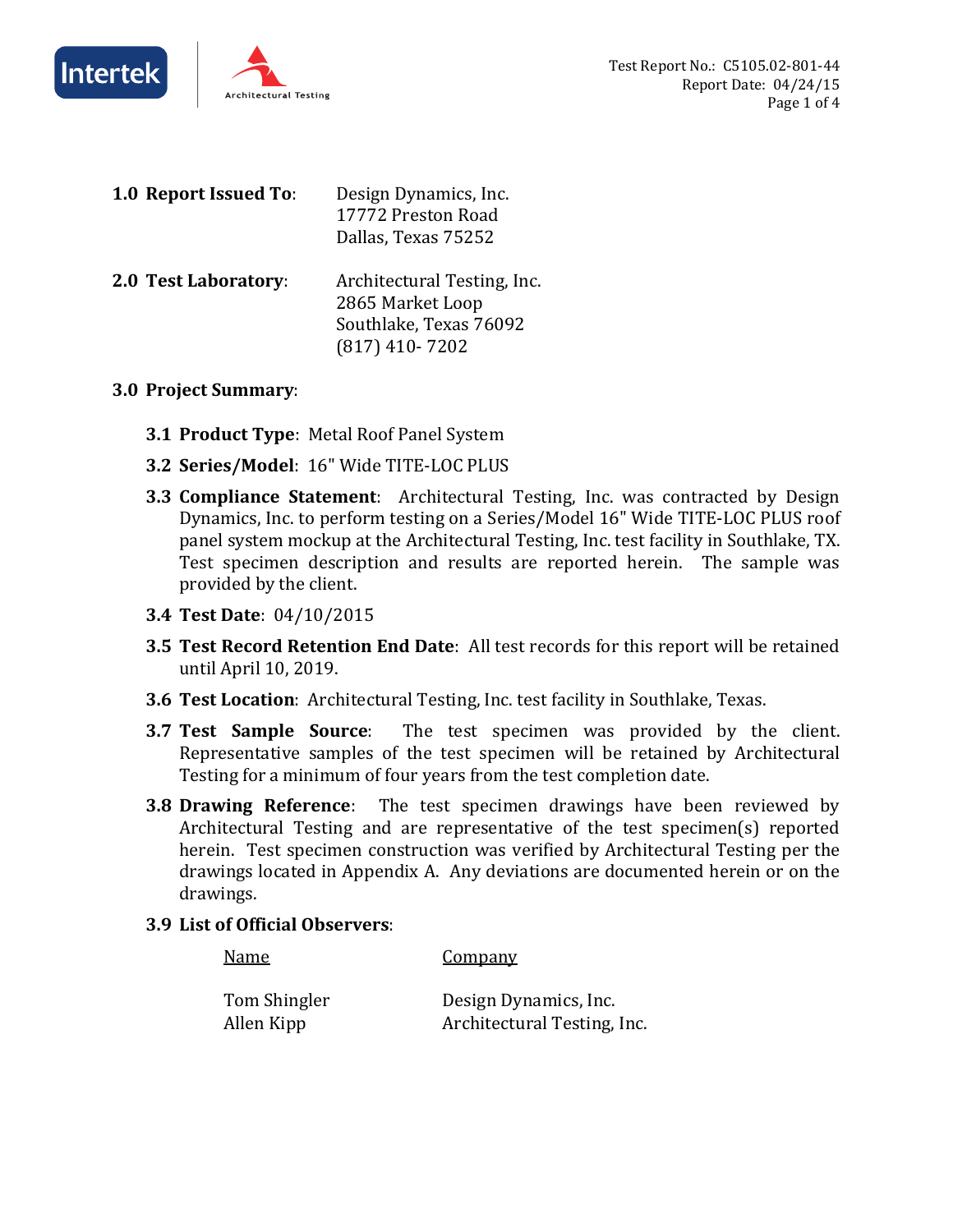

#### **4.0 Test Method(s)**:

ASTM E 2140-01, *Standard Test Method for Water Penetration of Metal Roof Panel Systems by Static Water Pressure Head.* 

#### **5.0 Test Specimen Description**:

#### **5.1 Product Sizes**:

| I est Specimen<br><b>Overall Area:</b> | Width       |        | Height      |        |
|----------------------------------------|-------------|--------|-------------|--------|
| 4.6 $m2$<br>(50 ft <sup>2</sup> )      | millimeters | inches | millimeters | inches |
| Overall size                           | 1524        | 60     | 3048        | 120    |
| End Panels (2)                         | 152         | h      | 3048        | 120    |
| Interior Panels (3)                    | 406         | 16     | 3048        | 120    |

#### **Test Specimen**

| <b>Material thickness</b> | <b>Inches</b> | <b>Millimeters</b> |
|---------------------------|---------------|--------------------|
| Panel skin thickness      | 0.04          |                    |
| Tite-Loc Plus AR Clip     | 0.03          |                    |

**5.2 Roof Panel System Construction**: The roof panel had five individual panels. The two end panels were 6" wide x 120" long. The three interior panels were 16" wide x 120" long. The outer perimeter of the roof panel system was anchored into the 2 x 6 wood buck with a #14 x 1-1/2" self-tapping screw with a combination washer spaced every 6" full perimeter of the roof panel system. The panels were crimped and sealed full length of the panel. A TITE-LOC PLUS AR clip was anchored into the intermediates and crimped into each panel joint 25" from each end of each individual panel. The clips were anchored into the intermediates with two #10 x 1- 1/2" phillips head screws. Flashing tape was applied full perimeter of the buck with steel flashing angle anchored into the top of the buck with #10 x 1" phillips head wood screws spaced every 17" full perimeter. The roof panel was installed on top of a bead of polyurethane sealant. The perimeter joint of the roof panel and the screw heads were completely sealed with polyurethane sealant.

#### **6.0 Installation**:

The specimen was installed into a 2 x 6 Spruce-Pine-Fir wood buck. . The wood buck was completely sealed full perimeter.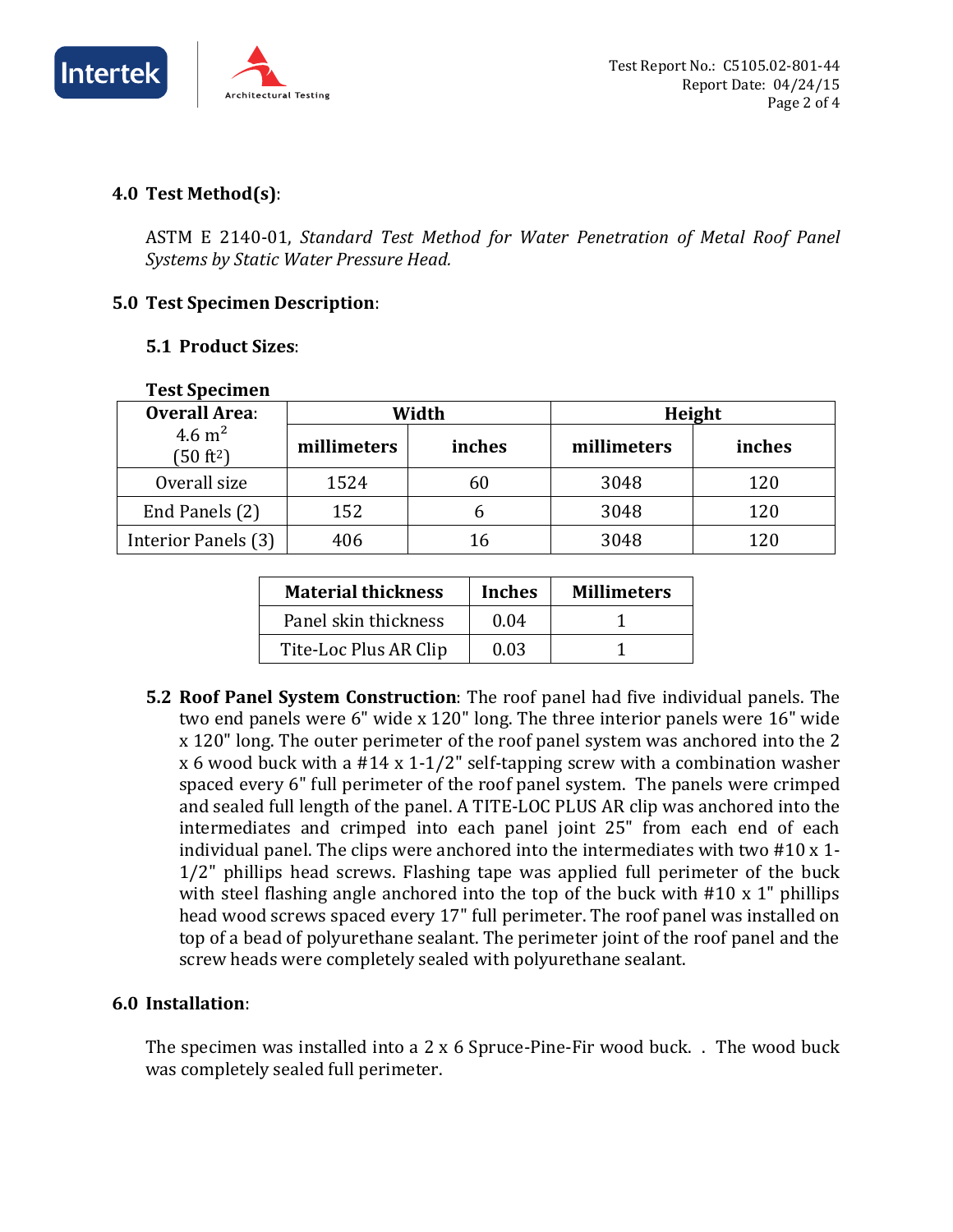



**7.0 Test Results**: The temperature during testing was 21°C (70°F). The results are tabulated as follows.

| <b>Title of Test</b>                                                            | <b>Results</b> | <b>Allowed</b> |
|---------------------------------------------------------------------------------|----------------|----------------|
| <b>ASTM E 2140</b><br>(Maintain 6" water pressure head for a period of 6 hours) | No leakage     | No leakage     |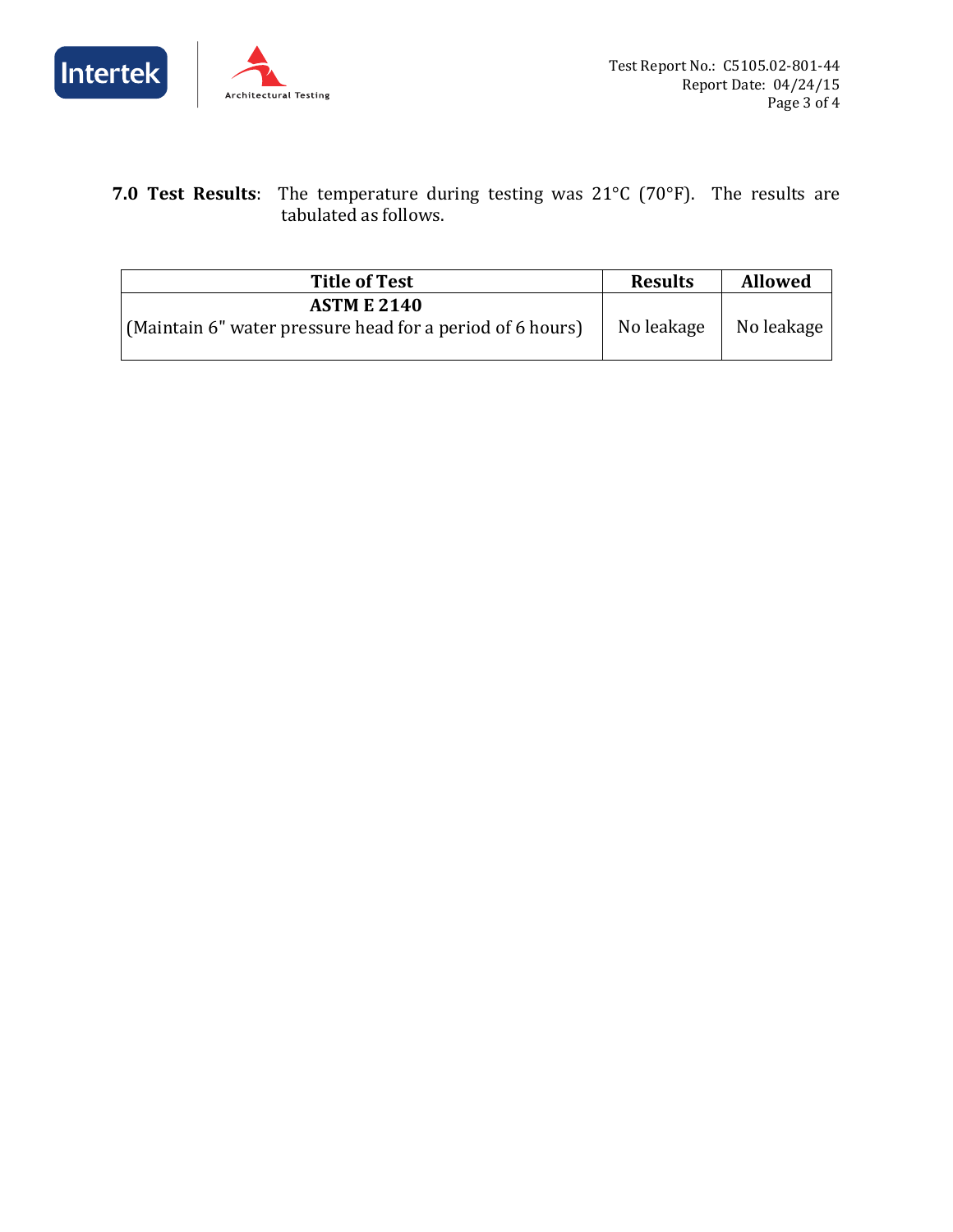

#### **7.0 Test Results**: (Continued)

*General Note: All testing was performed in accordance with the referenced standard(s).*

Architectural Testing will service this report for the entire test record retention period. Test records that are retained such as detailed drawings, datasheets, representative samples of test specimens, or other pertinent project documentation will be retained by Architectural Testing, Inc. for the entire test record retention period.

This report does not constitute certification of this product nor an opinion or endorsement by this laboratory. It is the exclusive property of the client so named herein and relates only to the specimen(s) tested. This report may not be reproduced, except in full, without the written approval of Architectural Testing, Inc.

For ARCHITECTURAL TESTING, Inc.

 $\beta$ Digitally Signed by: Clint Barnett Contract of Contract Contract Contract Contract Contract Contract Contract Contract Contract Contract Contract Contract Contract Contract Contract Contract Contract Contract Contract Cont

CAB:hd

Clint Barnett Andy Cost Technician Laboratory Manager

Attachments (pages): This report is complete only when all attachments listed are included. Appendix-A: Drawings (6)

This report produced from controlled document template ATI 00479, issued 01/27/12.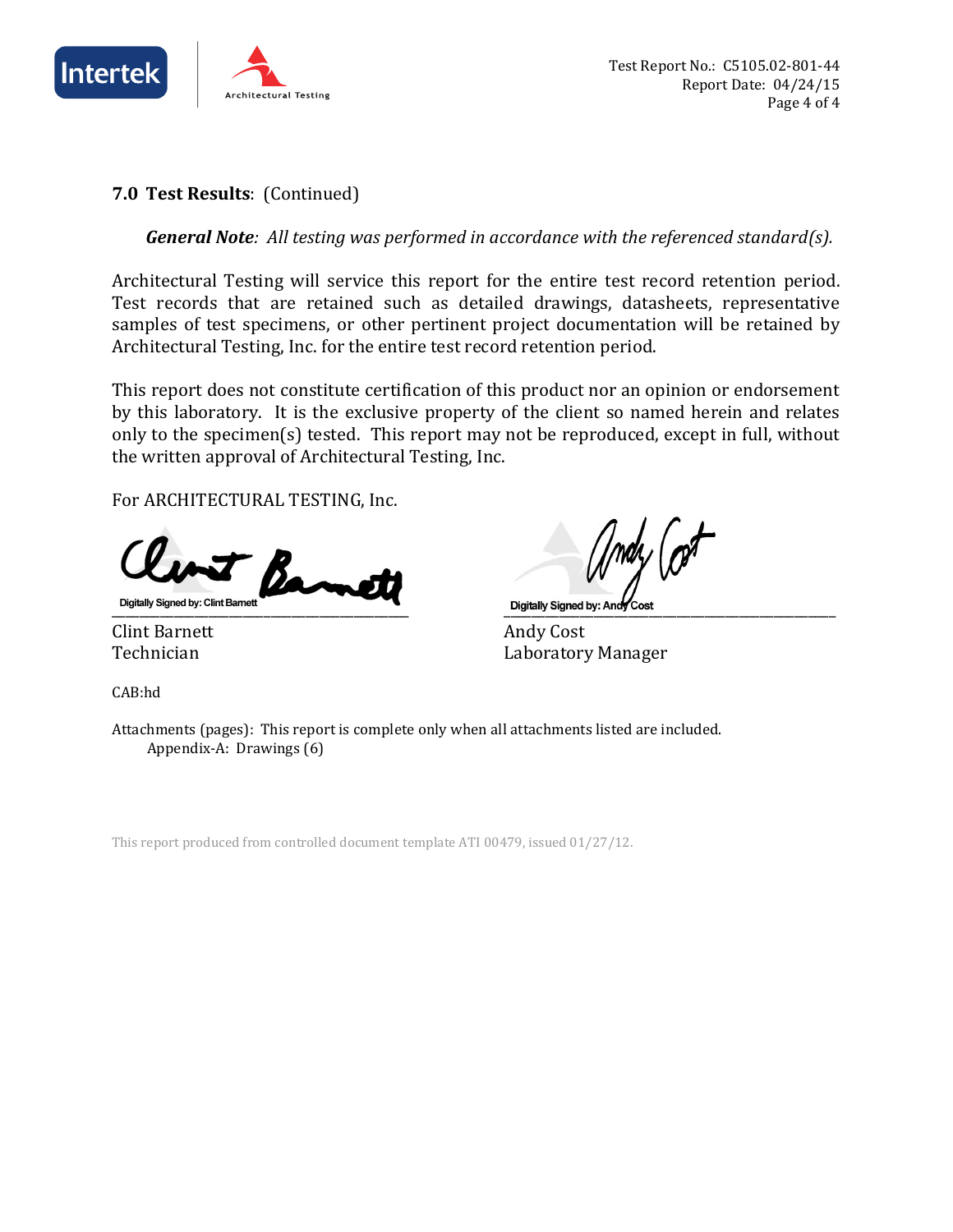



## **Appendix A**

**Drawings**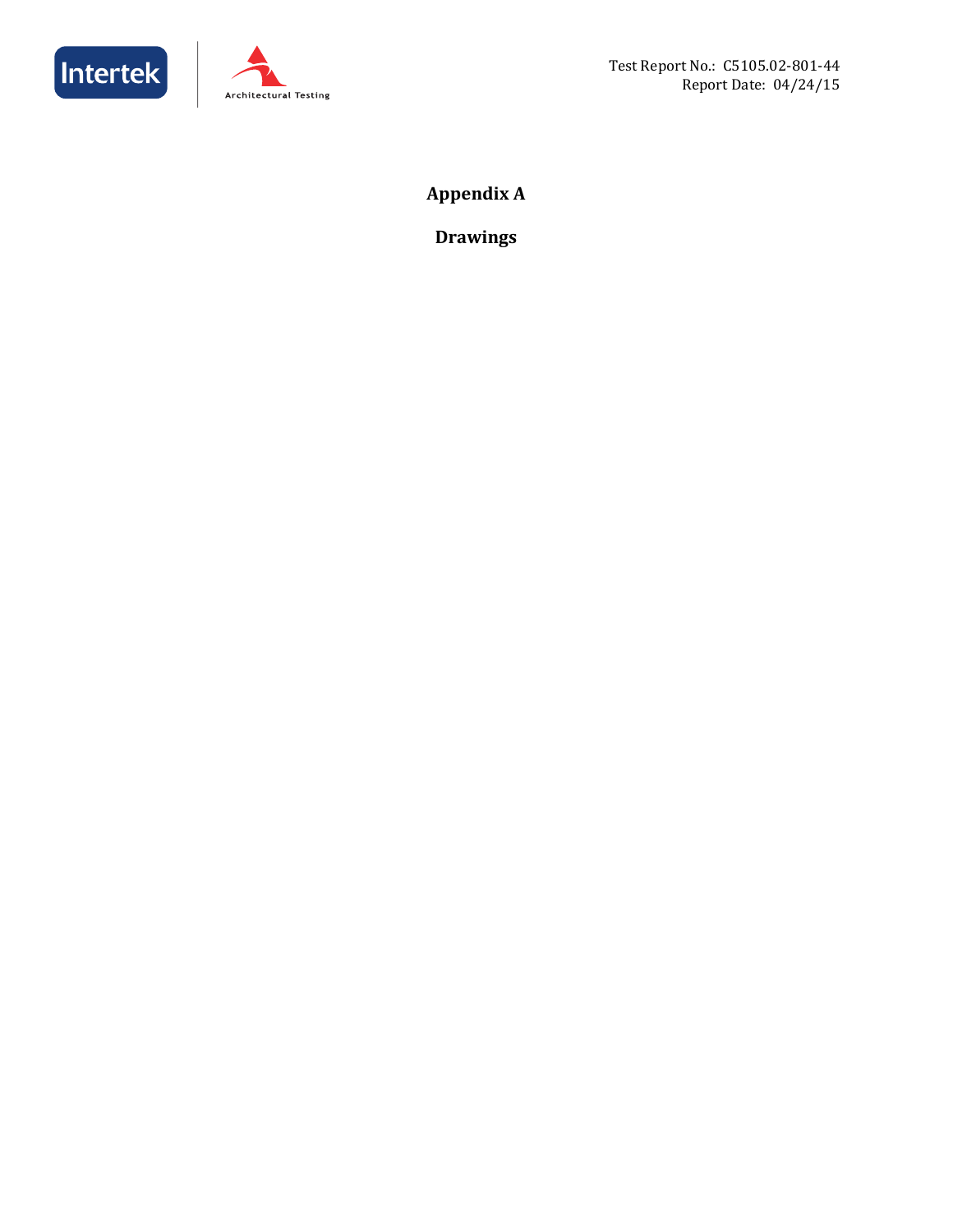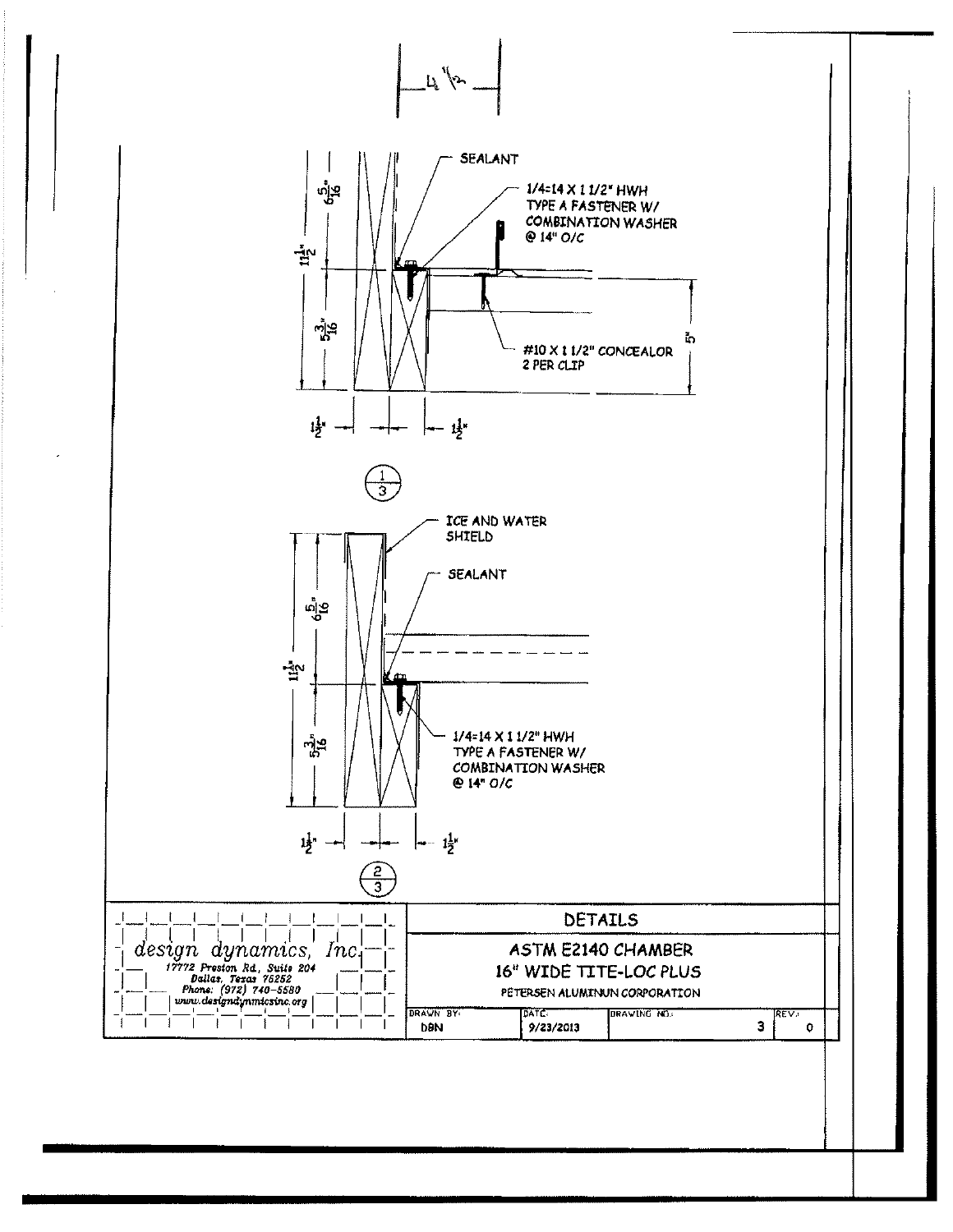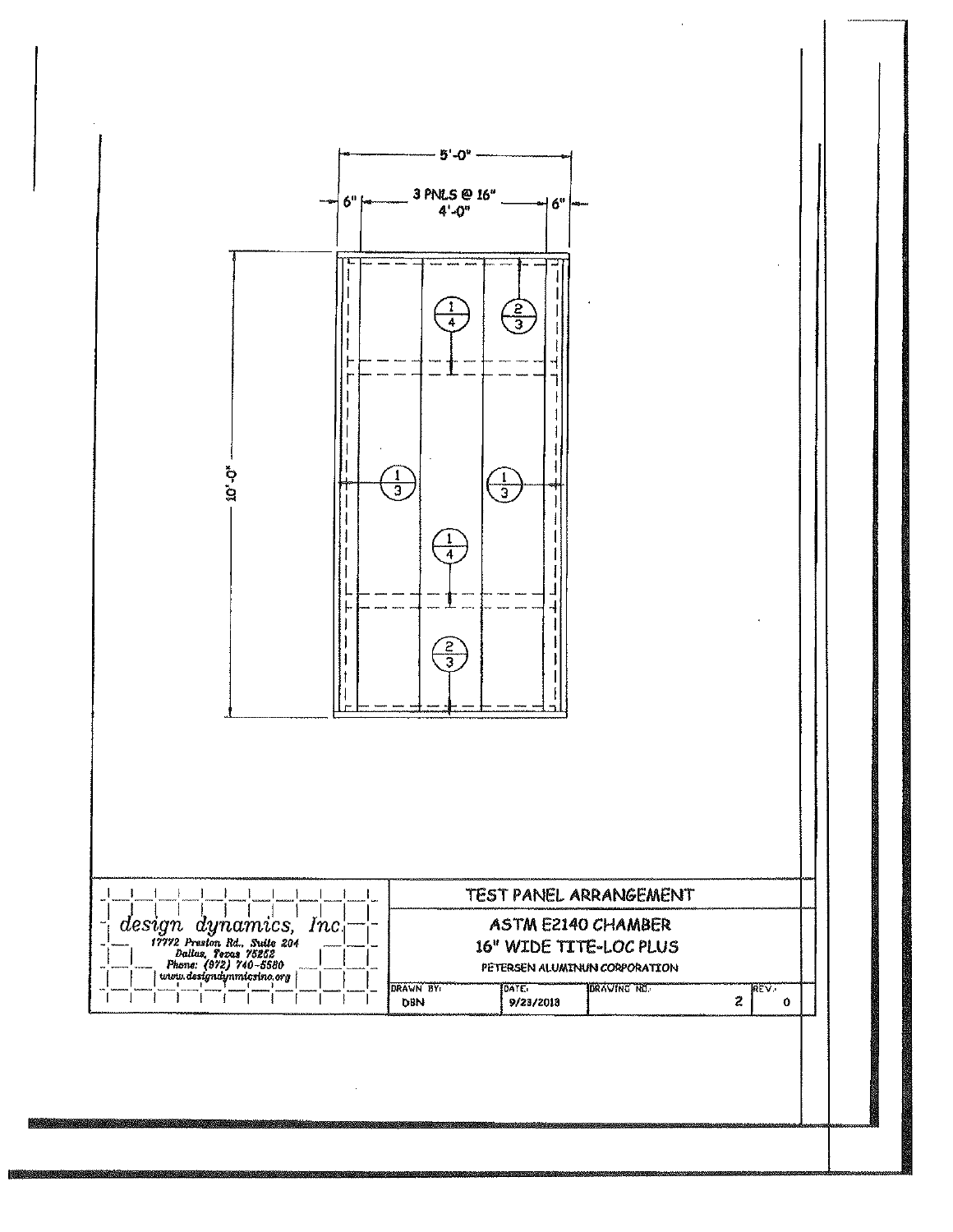# **TITE-LOC PLUS AR CLIP**



**ISOMETRIC VIEW** 



**SIDE VIEW** 



**FRONT VIEW**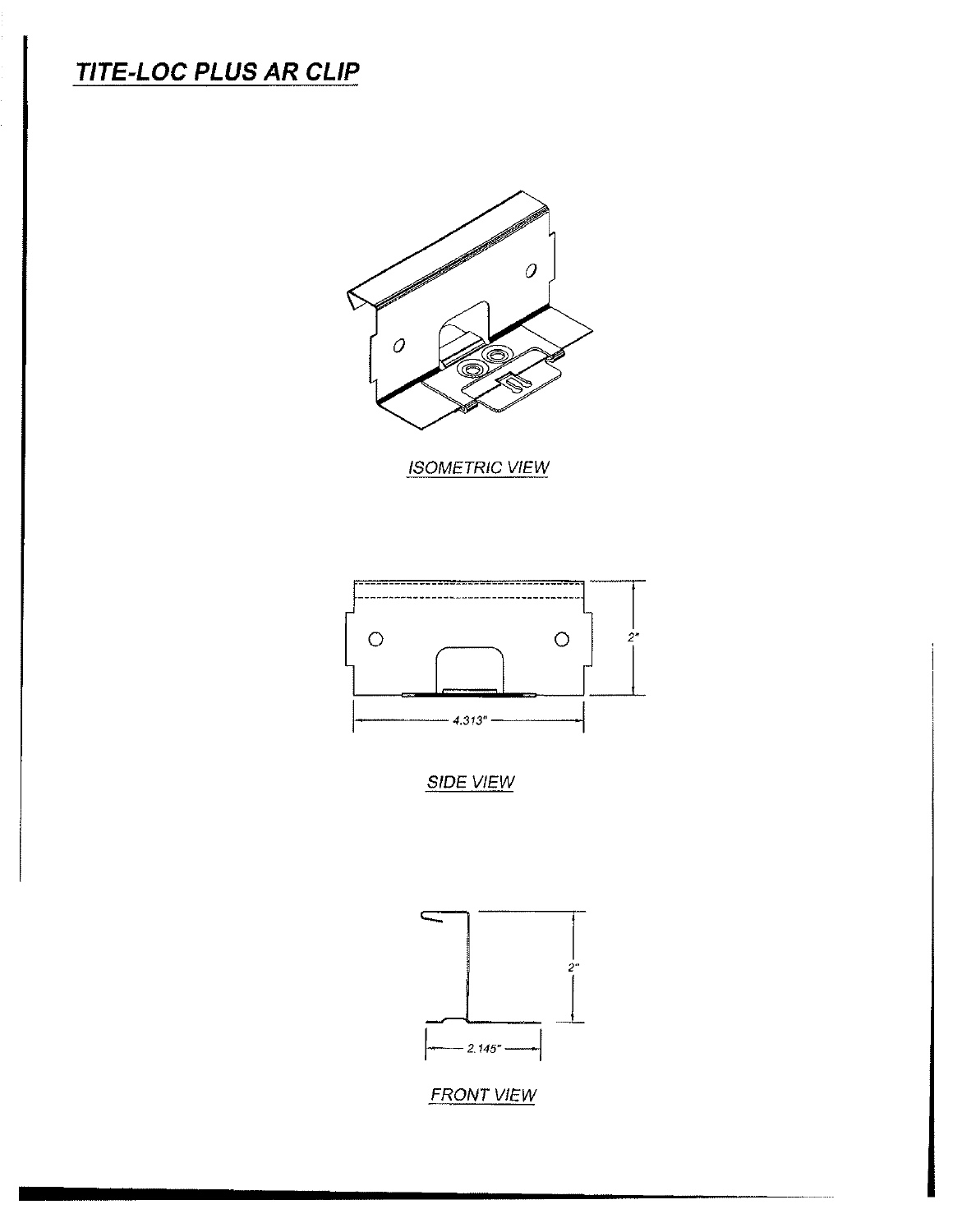## TITE-LOC PLUS PANEL

OUTBOARD (OPERATOR) SIDE [MOVEABLE]



#### TITE-LOC PLUS PANEL - PROFILE VIEW



#### NOTES:

- ALL INSIDE BEND RADII ARE .063 UNLESS OTHERWISE NOTED.  $\mathbf{1}$
- MATERIAL: 24 (.024) & 22 GA.(.032) PAINTED, GALV. STEEL, SMOOTH AND STUCCO EMBOSSED  $\overline{z}$ TO A MAX. THICKNESS OF .039, 50-65 KSI YIELD, AND .032 ALUMINUM SMOOTH AND STUCCO EMBOSSED TO A MAX. THICKNESS OF .039, 33-40 KSI YIELD.
- PART IS FORMED LEGS UP AS SHOWN.  $\mathfrak{I}$ .
- 18" PANEL IS CENTERED IN THE 30" ROLLSPACE. WITH THE MALE LEG, INBOARD (DRIVE) SIDE,  $\overline{4}$ HELD STATIONARY FOR ALL PANEL WIDTHS.
- ALL DIMENSIONS SHOWN ARE NOMINAL AND ARE USED FOR CALCULATION OF STRIP WIDTH ONLY.  $5.$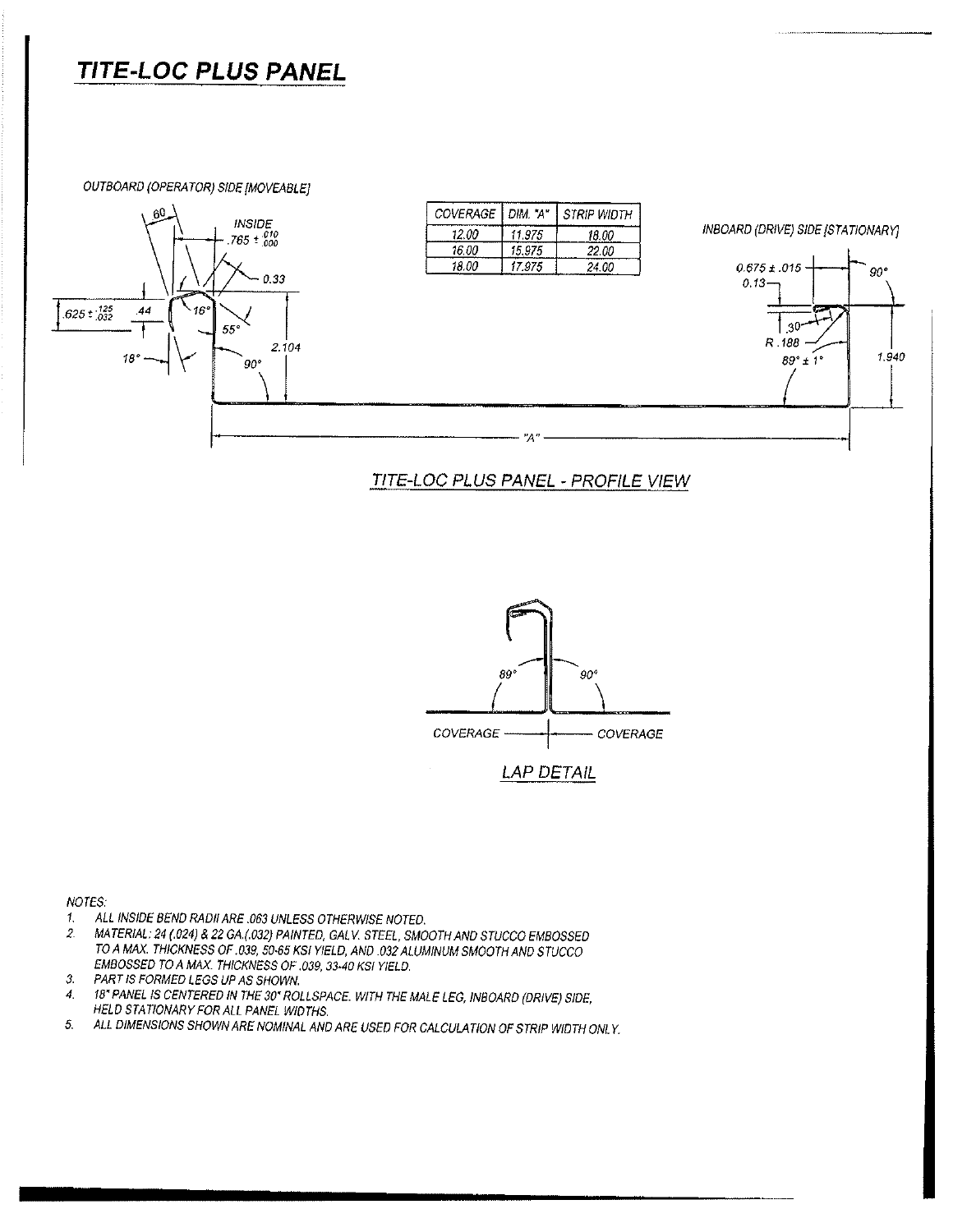